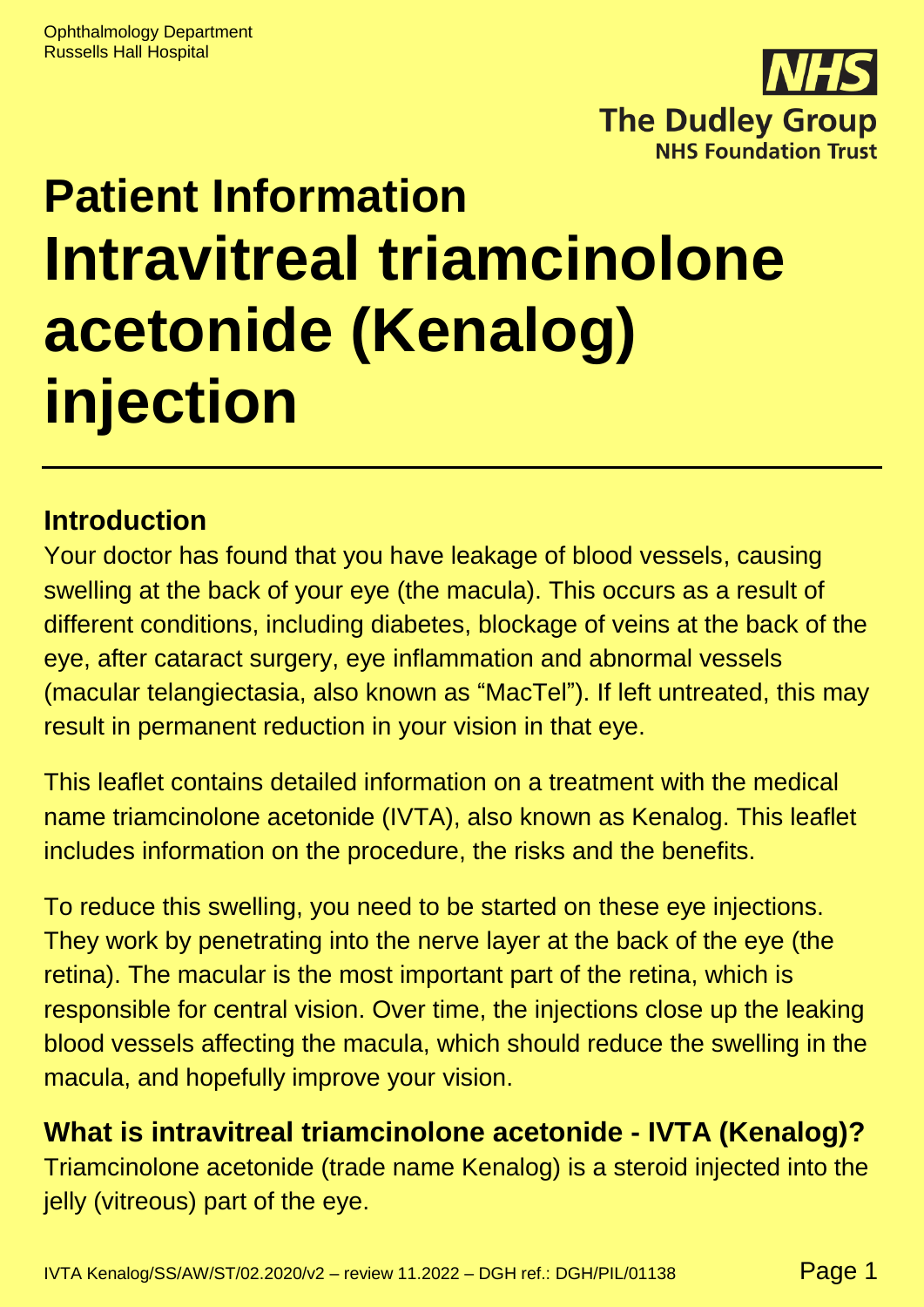It has been shown to reduce the swelling and leakage of blood vessels at the macula, and it may improve how well you see.

Kenalog is approved by the Medicines and Healthcare products Regulatory Agency (MHRA) to treat swelling caused by many medical conditions. According to the manufacturer, it can be injected into a muscle, skin or joint. Doctors may sometimes use the medication for other reasons which the manufacturers have not approved if they feel it will benefit their patient. **This is known as off-label or off-licence use.** Eye doctors have been injecting Kenalog (off-licence) into and around the eye, since studies have shown it helps to treat eye conditions like yours.

There are potentially serious risks from this type of injection and from the medication itself. The manufacturer has warned eye doctors of these risks, and recommends that they do not inject the medication into or around the eye. Despite these known risks and the manufacturers warning, doctors may continue to use it if they think it will help their patient. Your eye doctor feels that this medication is the right one for your condition at this time.



Figure 1 shows the side image of an eye (image courtesy of NHS Choices)

Depending on how the eye responds, these injections may be given on multiple occasions over the coming months in the affected eye.

IVTA Kenalog/SS/AW/ST/02.2020/v2 – review 11.2022 – DGH ref.: DGH/PIL/01138 Page 2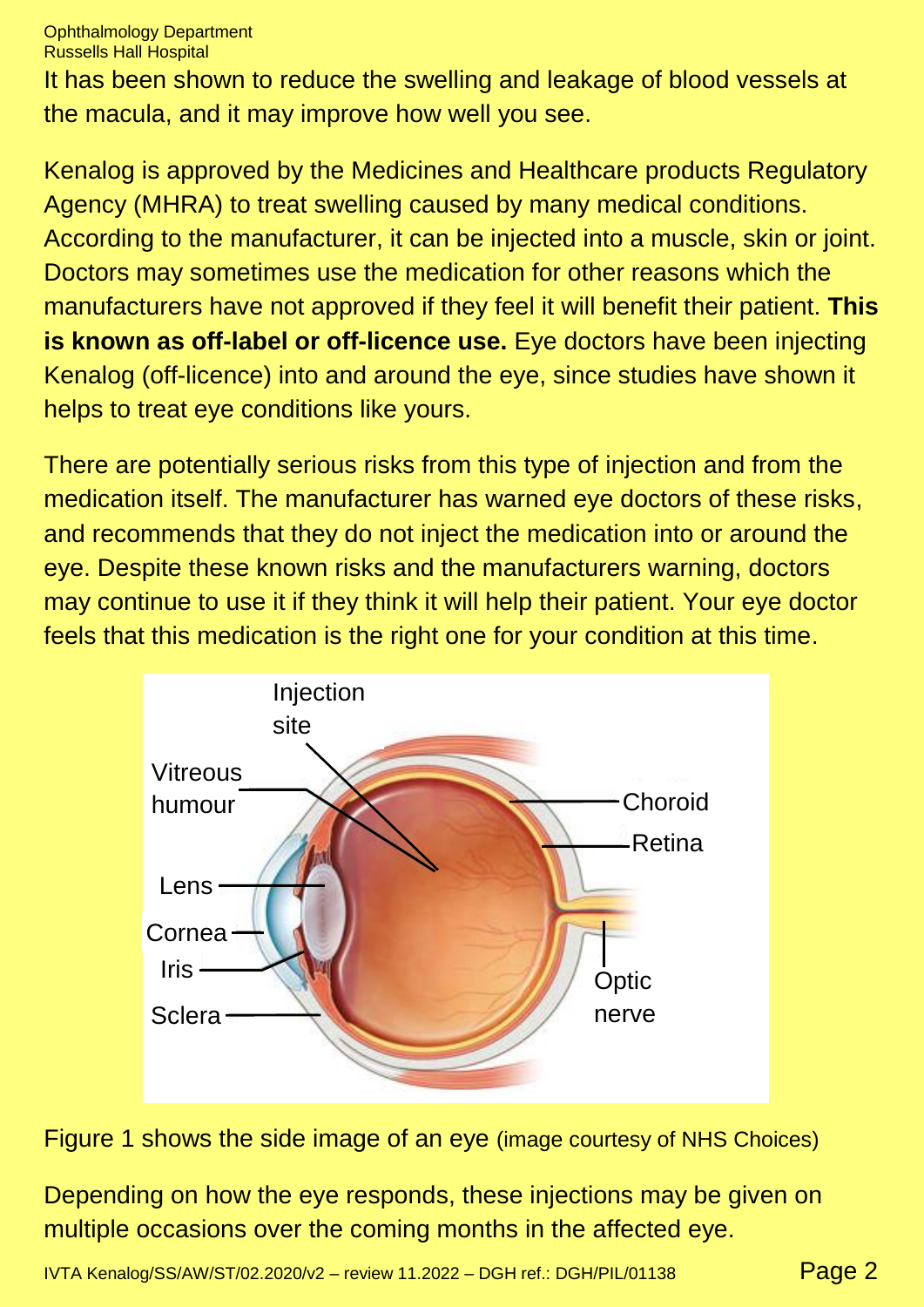# **Will my vision improve with the injection?**

In most cases, the injection is capable of reducing retinal swelling and inflammation, leading to improved vision. The beneficial effects of the injection can be short-lived, as the drug lasts six to eight weeks.

#### **What are the benefits?**

As mentioned in the above paragraph, the injection is capable of reducing retinal swelling and inflammation.

# **What are the risks of having the injection?**

You need to know about the possible side effects:

- Less than half of a per cent (one out of 200) of patients have either an eye infection, retinal detachment or cataract as a result of the injection.
- Between 28 per cent and 77 per cent (28 to 77 out of 100) of patients may experience an increase in intraocular pressure as a result of the injection. This is more likely if you have high intraocular pressure before the injection or if a higher dose is injected.
- Any of these complications may lead to blindness. Additional medications or procedures (including surgery) may be needed to treat these complications.

Other less serious side effects include pain, subconjunctival haemorrhage (blood shot eye), floaters in your vision, damage to the retina or cornea (structures of the eye), inflammation of the eye and bleeding. Again, additional medications or procedures may be required to treat these side effects.

### **Other possible limitations**

The goal of treatment is to prevent any further loss of vision. Although some patients have regained vision, the medication may not restore vision that has already been lost, and may not ultimately prevent further loss of vision caused by your disease.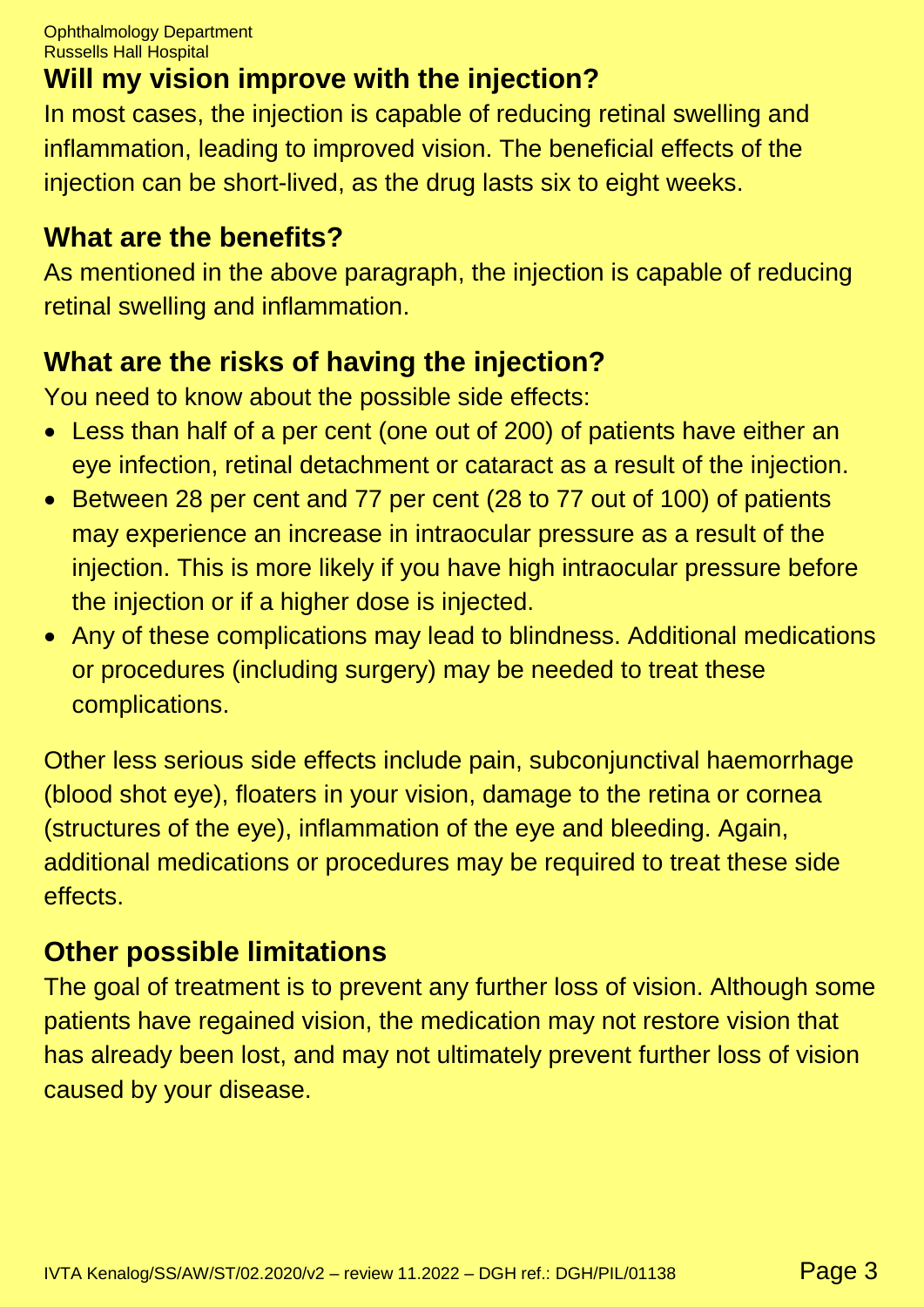# **What are the alternatives to the injection?**

Your doctor will be happy to discuss alternative treatments, although these may not be as effective in controlling your condition, or may have more serious side effects than the Kenalog injection.

Other alternatives include longer-acting intravitreal steroid injections (lluvein, Ozurdex), laser treatment (which may have already been given) and other types of injection called anti-vascular endothelial growth factor (anti-VEGF) therapy (Avastin, Lucentis). Ozurdex is currently licensed for use in retinal vein occlusions, and is available at this hospital for this condition. Avastin is another drug which is unlicensed, and can be used **off-label** in some circumstances. If appropriate, your eye doctor will discuss this with you.

#### **What happens before the treatment?**

Please take your usual medication and eye drops on the day of your injection appointment. Before your injection, you will be given a tablet and eye drops to lower your eye pressure. If you want, you can take paracetamol tablets on the morning of the injection, if you can take them (always read the label; do not exceed the recommended dose).

# **What happens during the treatment?**

You should not feel any pain during the eye injections, since your eye is numbed with anaesthetic drops prior to the injections. You may feel some pressure on your eye. You will not need to stay in hospital.

### **What happens after the treatment?**

Most patients will not have any eye drops after the injection, however a small number of patients may be given antibiotic drops for five days after the treatment. Your doctor will discuss this with you. You can take a couple of paracetamol tablets (500mg) in the morning of the injection or afterwards (if not allergic) if necessary.

Please continue to take any other eye drops that you already use (such as, for glaucoma).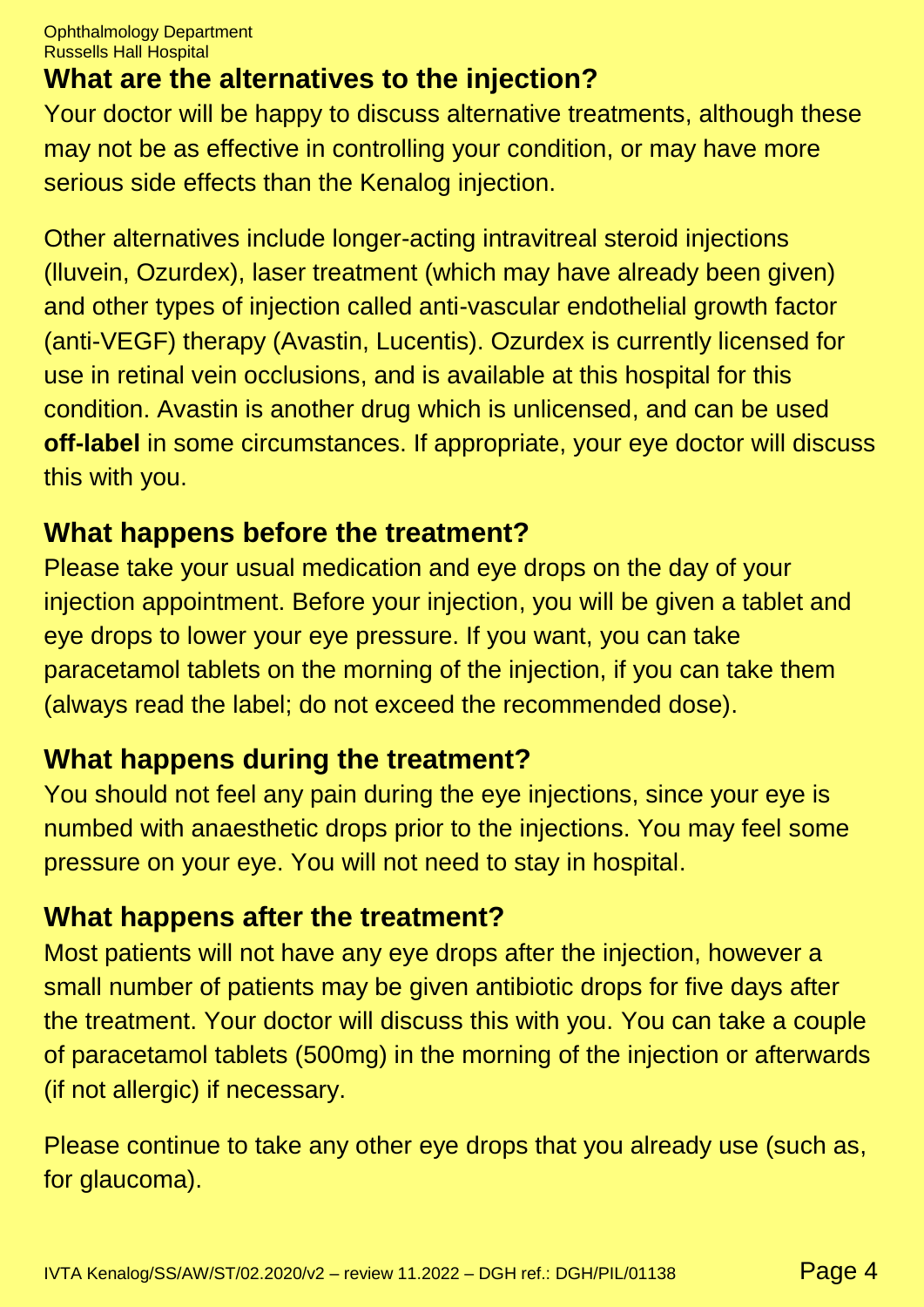After the injection, the eye will be covered by an eye shield to prevent corneal scratch / abrasion. Please keep the shield on the eye until the next morning.

Frequently, patients see a dark, cloudlike floater in their vision a week after the injection. This is produced by the drug triamcinolone (Kenalog) in the jelly of the eye.

# **Client consent**

The nature of my eye condition has been explained to me and the proposed treatment has been described. The risks, benefits, alternatives, and limitations of the treatment have been discussed with me. All of my questions have been answered.

- I understand that Kenalog was approved for injections into muscles, skin and joints and that it has **not** been approved for injections into or around the eye to treat eye conditions. Nevertheless, I wish to be treated 'offlabel' with Kenalog and I am willing to accept the potential risks that my doctor has discussed with me.
- I will take all prescribed medications exactly as prescribed and will immediately contact my doctor if the following signs of infection or other complications develop:
	- o Pain
	- o Blurry or decreased vision
	- o Sensitivity to light
	- o Redness of the eye
	- o Discharge from the eye

I have been instructed not to rub my eye or swim for five days after the injection. I will keep all post-injection appointments so my doctor can check for complications. I have been instructed not to drive to my hospital appointment and not to drive later on the same day.

# **Is there any reason why I cannot have the injection?**

• The injection cannot be given to people who have glaucoma or significant increased eye pressure.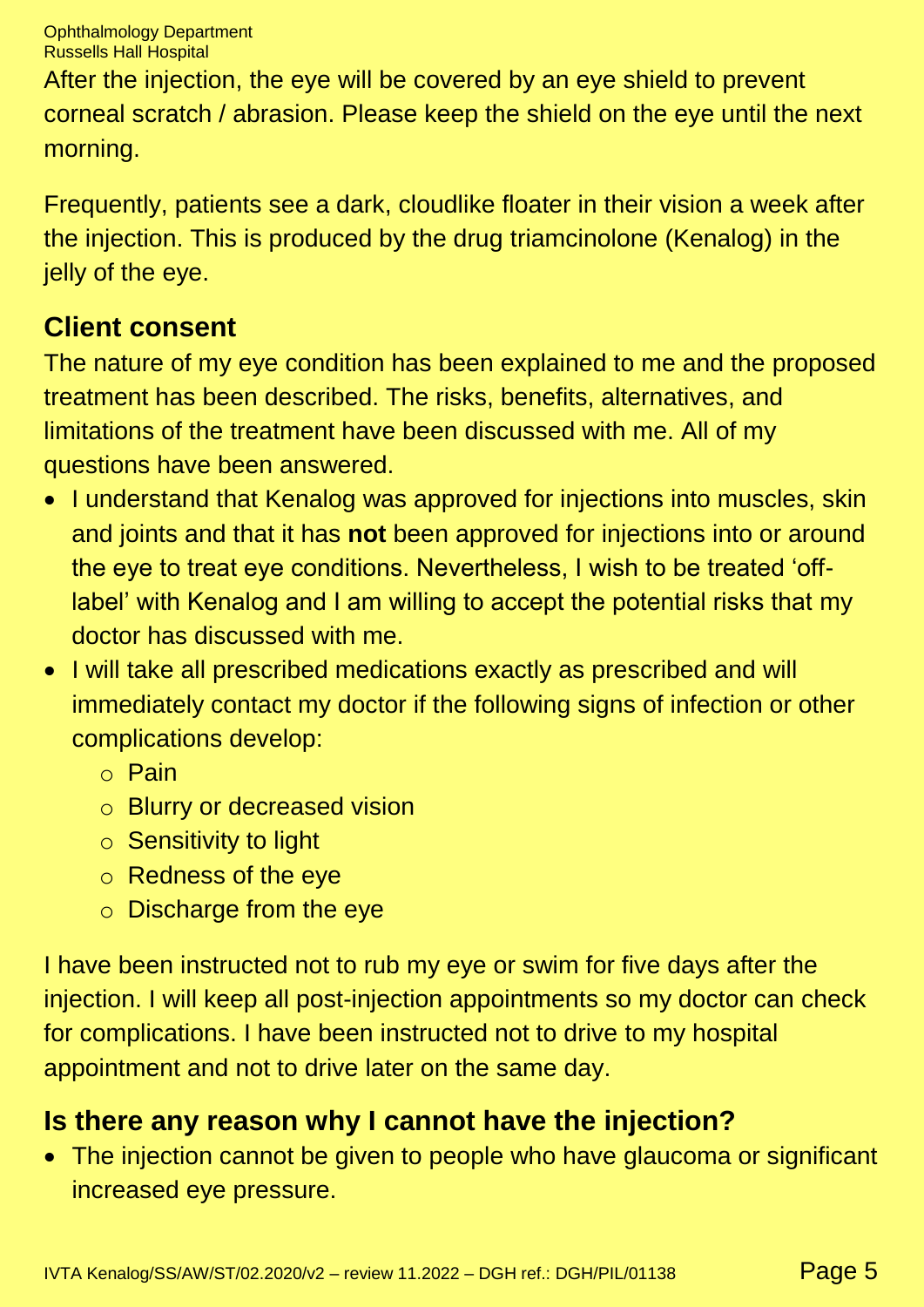- It will not be used if you have an infection or inflammation in or around the surrounding tissues of the eye.
- Additional support may be needed for patients who may find local anaesthetic difficult to tolerate due to cognitive impairment. In this case, alternative solutions will be discussed with the patient and those who support them.

# **Advice after eye injections What should I expect after the injection?**

Your eye may feel painful for 24 to 48 hours. If necessary, you can take painkillers such as paracetamol or ibuprofen if you can take them (always read the label; do not exceed the recommended dose). If the eye becomes significantly red and painful with reduced vision, contact the **Urgent Referral team** immediately on **01384 456111 ext. 3633.**

It is best to avoid products containing aspirin. However, if you take regular soluble aspirin (75mg), you can continue to take it as advised by your GP.

If you have bruising on or around the eye, this should fade gradually over the next couple of weeks.

At times, a tiny air bubble can be introduced into the eye during the injection. This appears as a round, dark floater in the centre of your vision the day after the injection. Do not be alarmed, as this will get smaller and should disappear within 48 hours.

Rarely, the surface of the eye can get scratched during the injection process. This can cause sharp, sudden pain three to six hours after the injection. If this happens, it is easy to treat, so please get in touch with the **Urgent Referral team** at Russells Hall Hospital Eye Clinic on **01384 456111 ext. 3633** (9am to 4.30pm, Monday to Friday).

#### **What do I need to do?**

If you have an eye pad to prevent the cornea from being scratched or damaged, you can gently remove this the next morning. The eye pad may be slightly bloodstained, but this is nothing to worry about.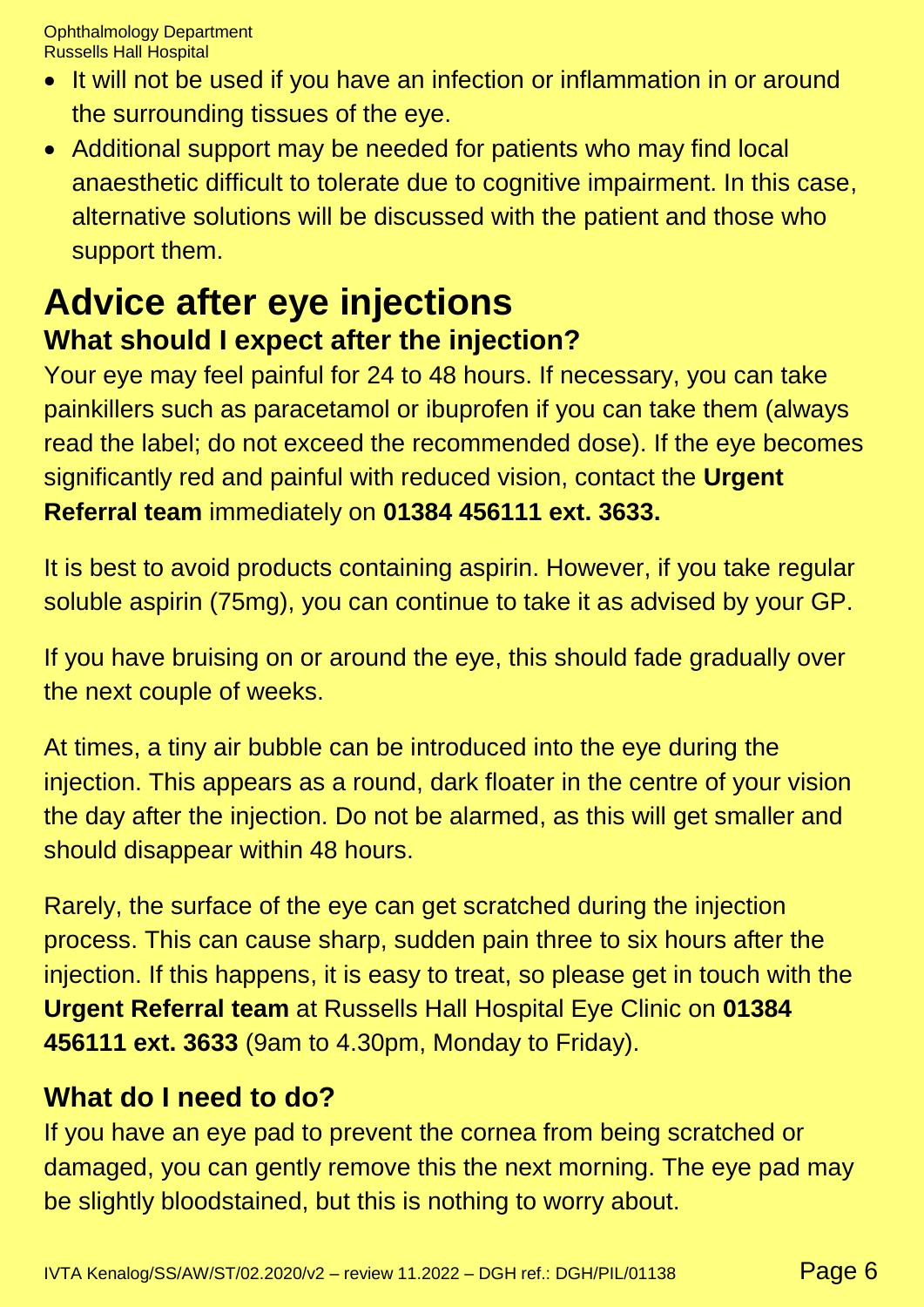You can clean your eye the morning after your injection with cool, boiled water and a small piece of cotton wool or lint. Close your eye first, and then gently wipe from the inner corner of the eye to the outer corner of the eye, using a fresh piece of cotton wool or lint each time and for each eye.

If you were prescribed antibiotic drops to use at home, continue to use them for five days. If you have been prescribed glaucoma eye drops, you should use them on the morning of the injection, but not after the injection for the rest of that day. The next day you should start your glaucoma eye drops again using a new bottle.

#### **What if I have any problems or questions after reading this leaflet?**

Please contact the **Urgent Referral Clinic** team at Russells Hall Hospital Eye Clinic on **01384 456111 ext. 3633** (9am to 4.30pm, Monday to Friday).

#### **Eye emergency, out of hours**

In case of an eye emergency after the closing hours of the Eye Clinic at Russells Hall Hospital (including weekends and bank holidays), please contact:

#### **Birmingham and Midland Eye Centre** on **0121 507 6780**

The doctor on call is usually based at the Eye Centre, City Hospital, Dudley Road, Birmingham. They may need to call you back, and if necessary, they will arrange for you to visit them.

**Note:** the information in this booklet is provided for information only. The information found is **not** a substitute for professional medical advice or care by a qualified doctor or other healthcare professional. **Always** check with your doctor if you have any concerns about your condition or treatment. This is only indicative and general information for the procedure. Individual experiences may vary and all the points may not apply to all patients at all times. Please discuss your individual circumstances with your eye doctor.

### **Author: Mr S Shafquat FRCS FRCOphth Consultant ophthalmologist Retina lead**